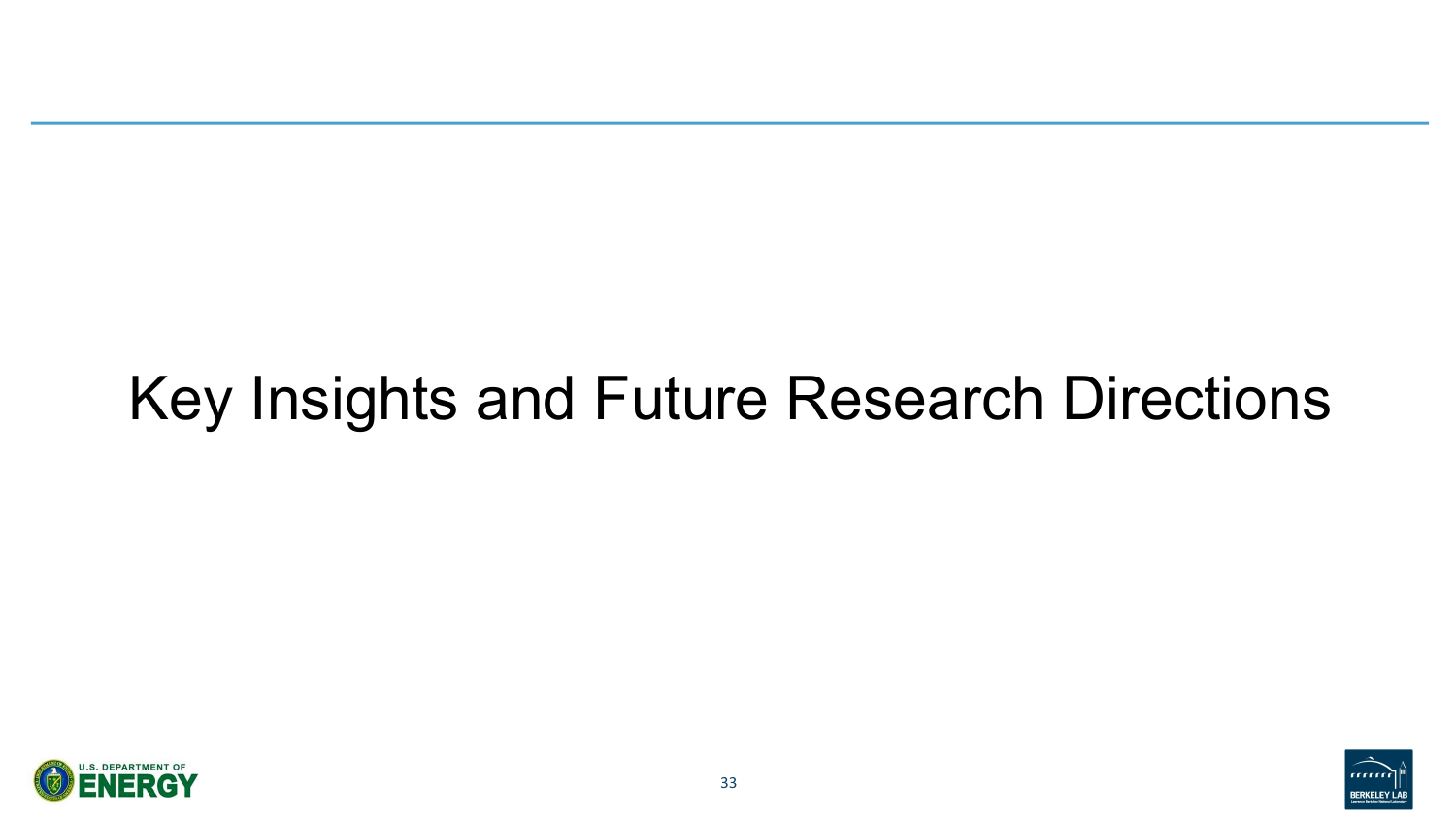





- Reinforcement learning agents trained for IEEE 13, 37, 123, 8500 node systems, Iowa 240 (representative of co-op circuits)
	- Utilized synthetic load and solar generation
- Variety of different attack scenarios explored
	- Attacks considered: oscillations, voltage imbalances
	- Varying attack severities: 10% 50% of feeder solar photovoltaic systems compromised
- Reinforcement learning agents integrated into NRECA OMF
	- Pre-trained agents populated for default feeders
	- Training customized agents is enabled (but it takes some time)

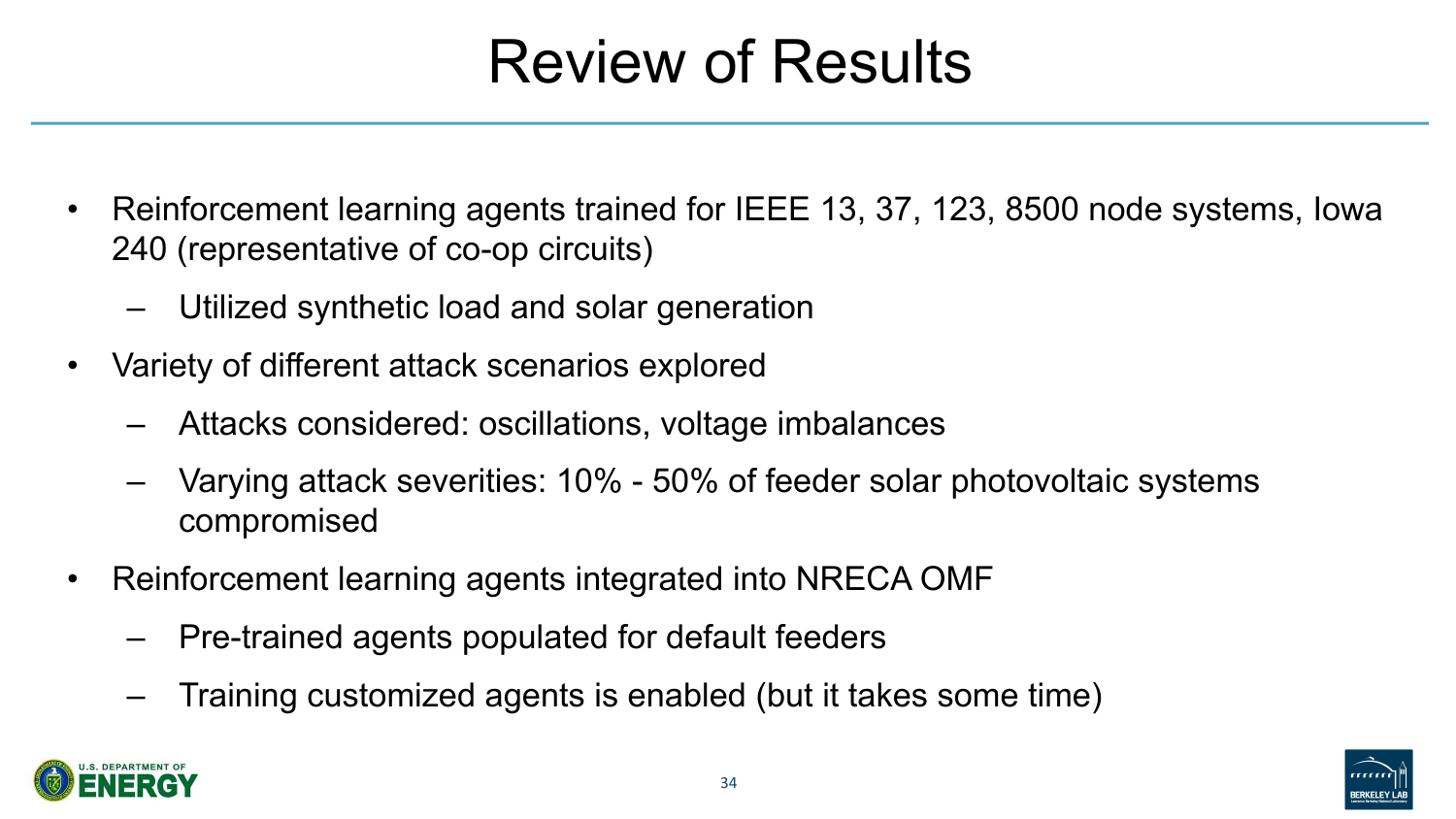







# Key Insights



- RL agents perform well in mitigating the effect of attacks on solar PV systems when the percentage of attacked inverter capacity is less than 50%
	- For larger radial feeders (IEEE 8500) smaller cyber attacks (e.g., 20% attacked inverter capacity) are pronounced compared to smaller feeders
	- Smaller attacks on specific sections of a feeder can cause local imbalances/oscillations
	- Adjusting non-compromised solar inverters in these specific regions would also be effective in mitigating the effect of the attacks
- RL agents can be trained to mitigate multiple type of attacks simultaneously (e.g, can mitigate attacks to create oscillations and imbalances)
- RL agents can learn to utilize presence of other dynamics in the system as part of their defensive strategy

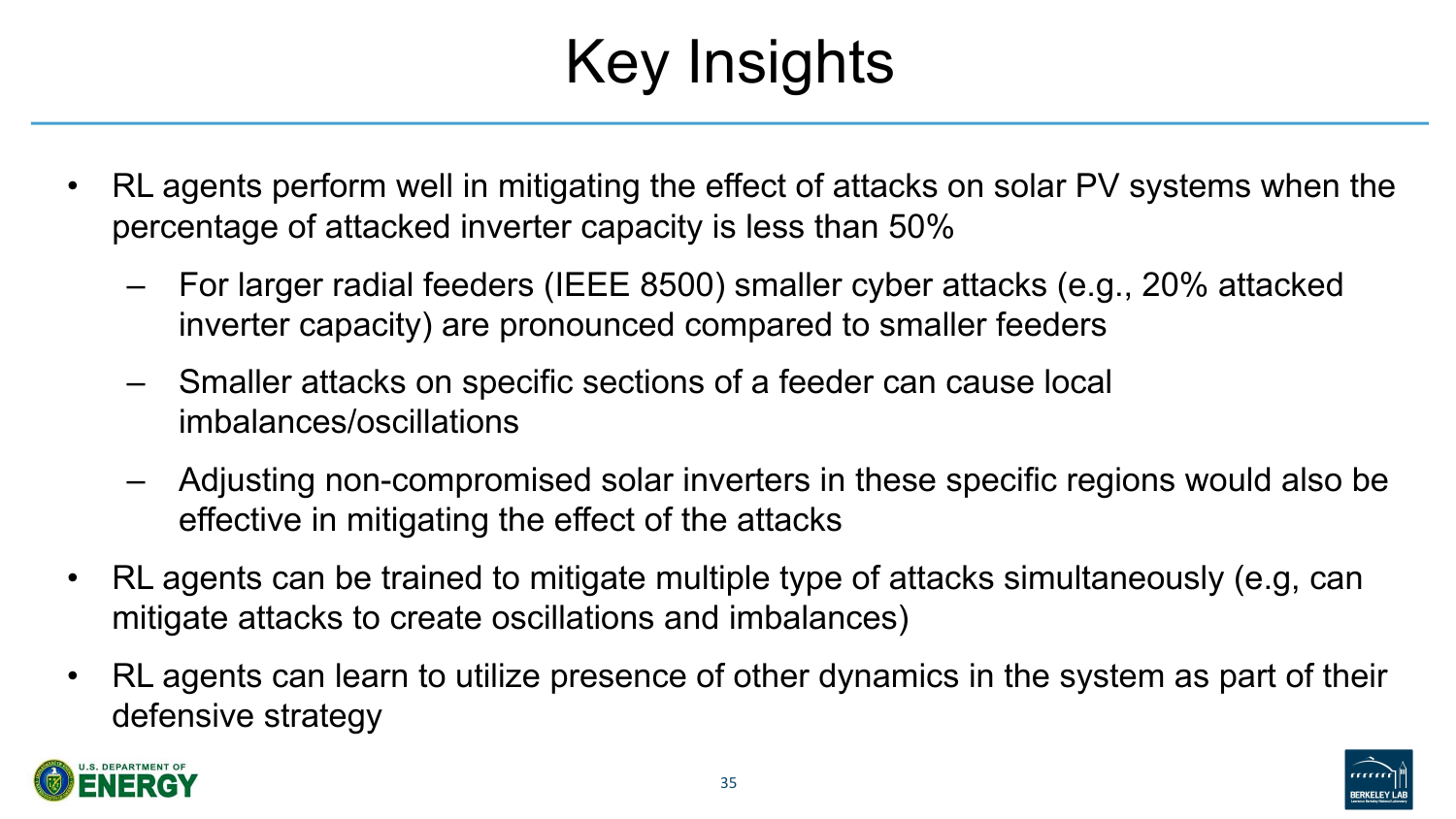





- Papers:
	- C. Roberts, S. Ngo, A. Milesi, A. Scaglione, S. Peisert, and D. Arnold, "Deep Reinforcement Learning for Mitigating Cyber-Physical DER Voltage Unbalance Attacks", American Control Conference (ACC), 2021, accepted.
	- C. Roberts, S. Ngo, A. Milesi, S. Peisert, S. Saha, A Scaglione., N. Johnson, A. Kocheturov, D. Fradkin, and D. Arnold "Deep Reinforcement Learning for DER Cyberattack Mitigation", IEEE International Conference on Communications, Control, and Computing Technologies for Smart Grids (SmartGridComm), Tempe, AZ, USA, 2021.
	- S. Saha. D. Arnold, A. Scaglione, E. Schweitzer, C. Roberts, S. Peisert, and N. Johnson, "Lyapunov Stability of Smart Inverters Using Linearized DistFlow Approximation", IET Renewable Power Generation, vol. 15, no. 1, pp. 114-126, 2021.
	- I. Losada Carreño, R. Ramakrishna, A. Scaglione, D. Arnold, C. Roberts, S. Ngo, S., D. Pinney, "SoDa: An Irradiance-Based Synthetic Solar Data Generation Tool", IEEE International Conference on Communications, Control, and Computing Technologies for Smart Grids (SmartGridComm), Tempe, AZ, USA, 2021.

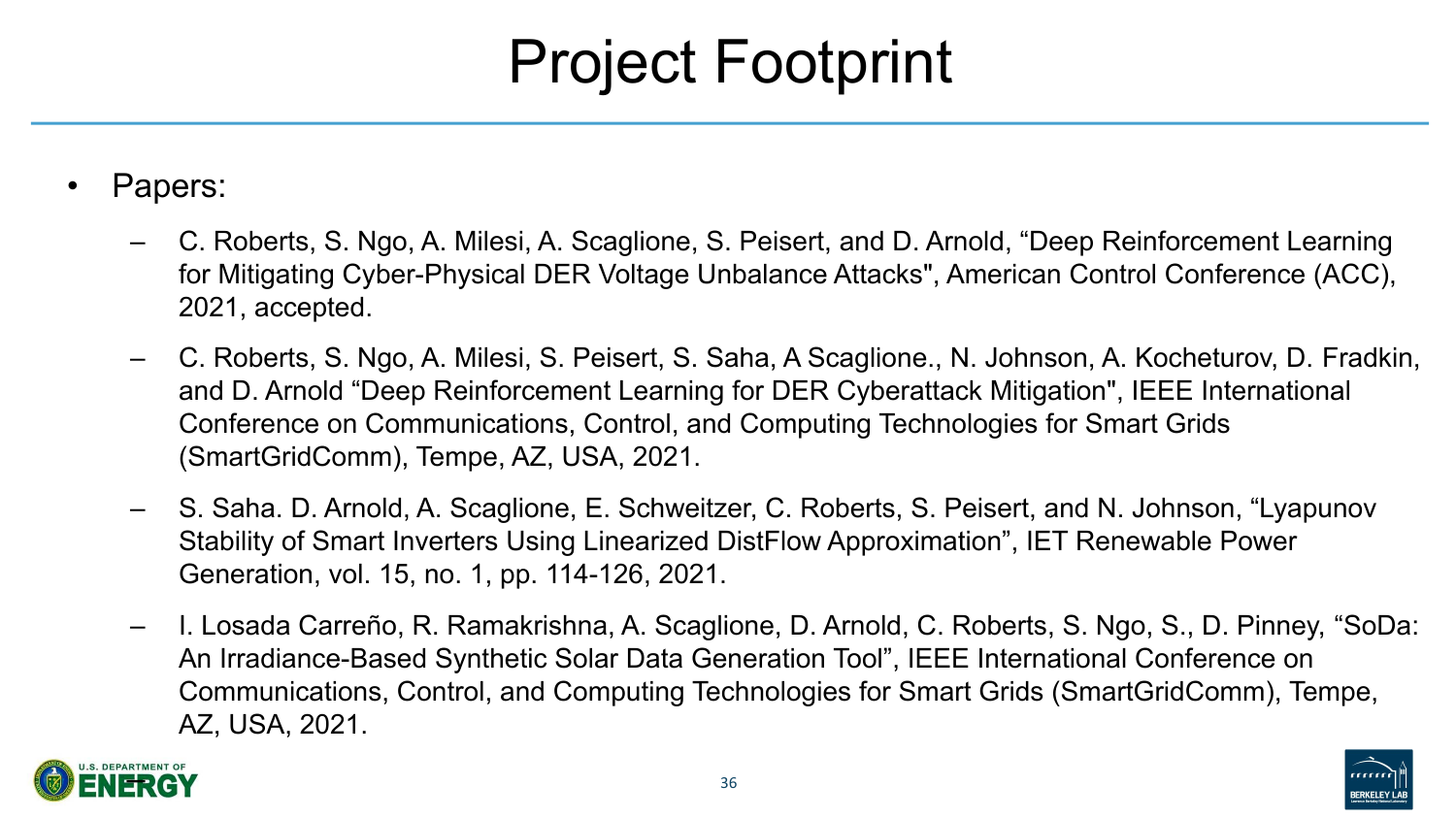

# Project Footprint

- Graduate Students Supported:
	- Shammya Saha (ASU):
		- Supervisors: Nathan Johnson & Anna Scaglione • Expected graduation date: June 2021
		-
	- Ignacio Losada Carreño (ASU):
		- Supervisor: Anna Scaglione
		- Expected graduation date: Summer 2022
	- Ciaran Roberts (UC Berkeley):
		- Supervisor: Duncan Callaway
		- Expected graduation date: June 2022



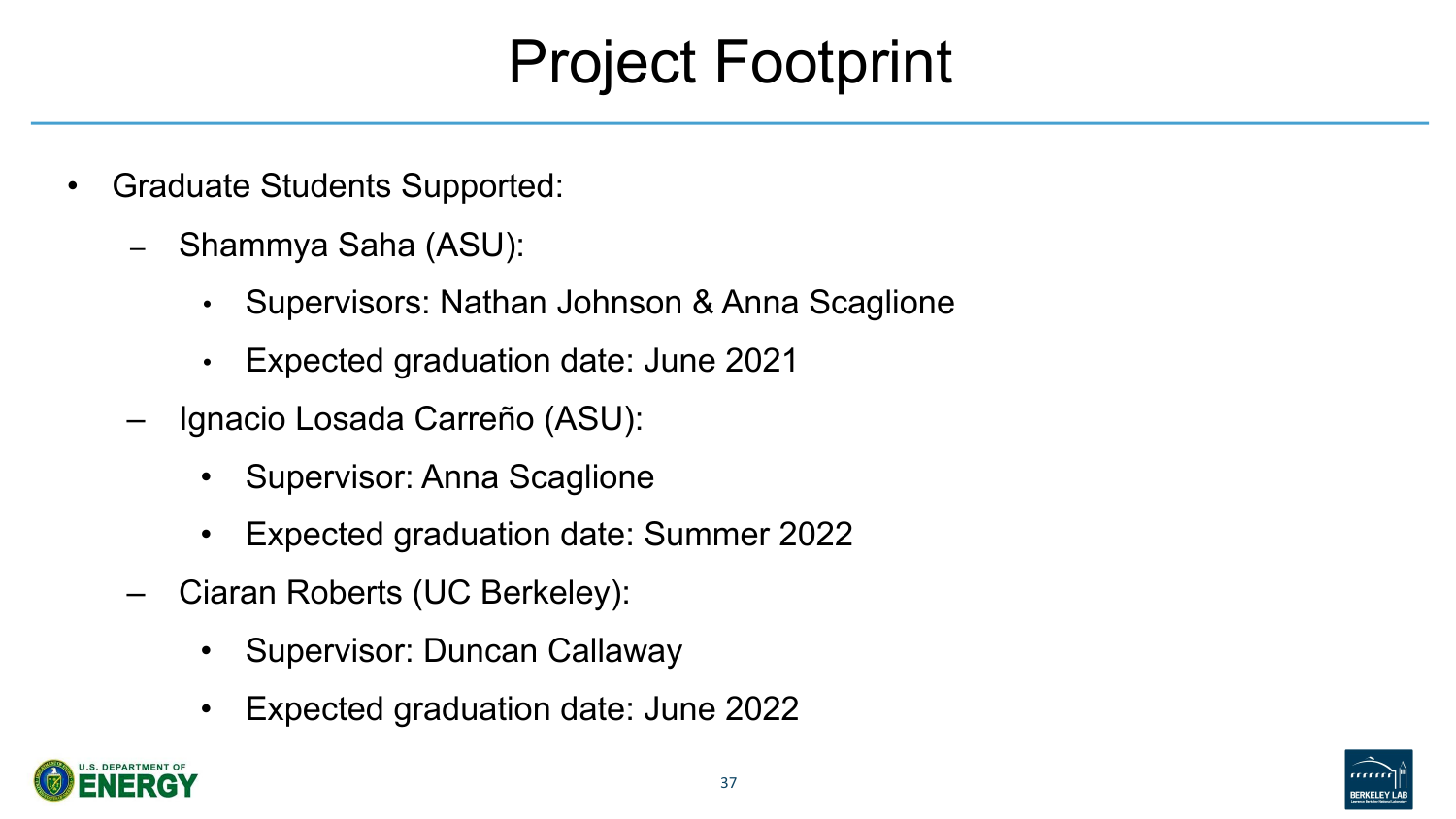## Future Research



- CIGAR project scratches the surface of the use of AI techniques for real-time electric grid cybersecurity
- Promising research directions:
	- Extending scope to consider other types of controllable devices (battery storage & EV/EVSE)
	- Application of GCN to train a single agent that is insensitive to network topology – Integration of reinf. learning algorithms into ADMS/DERMS or directly into inverter – Extending scope to include IT communications
	-
	-
	- Extending scope into other domains: buildings, transportation, natural gas distribution
		- HELICS synergies

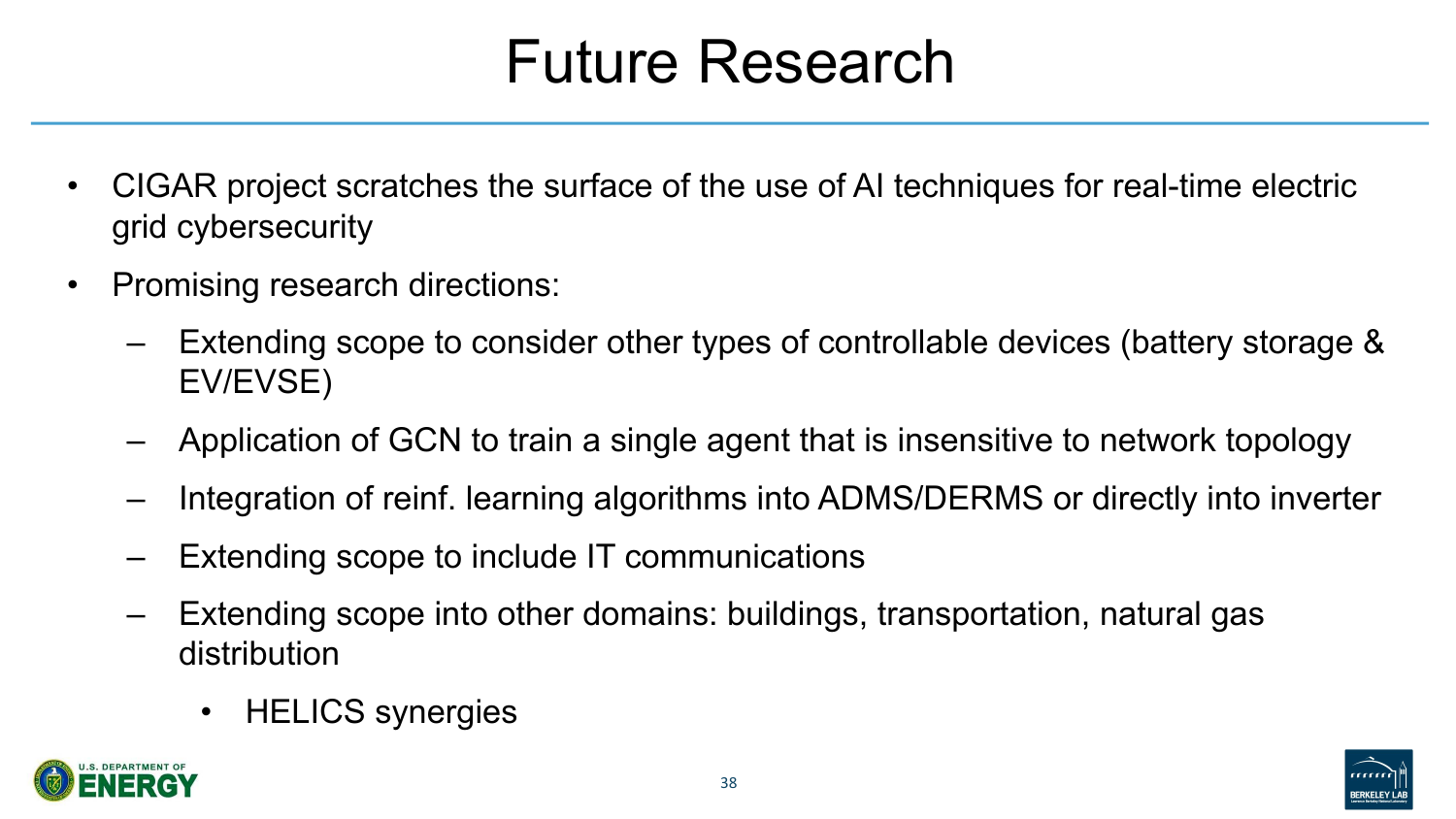**Agent (Proximal Policy Optimization - PPO)**

### *Environment*

### **OpenDSS**

- PV with smart inverter functions
	- (Volt-VAR/Volt-Watt) CIGAR
	- **Battery Storage SPADES** 
		-









# Reinforcement Learning Training Loop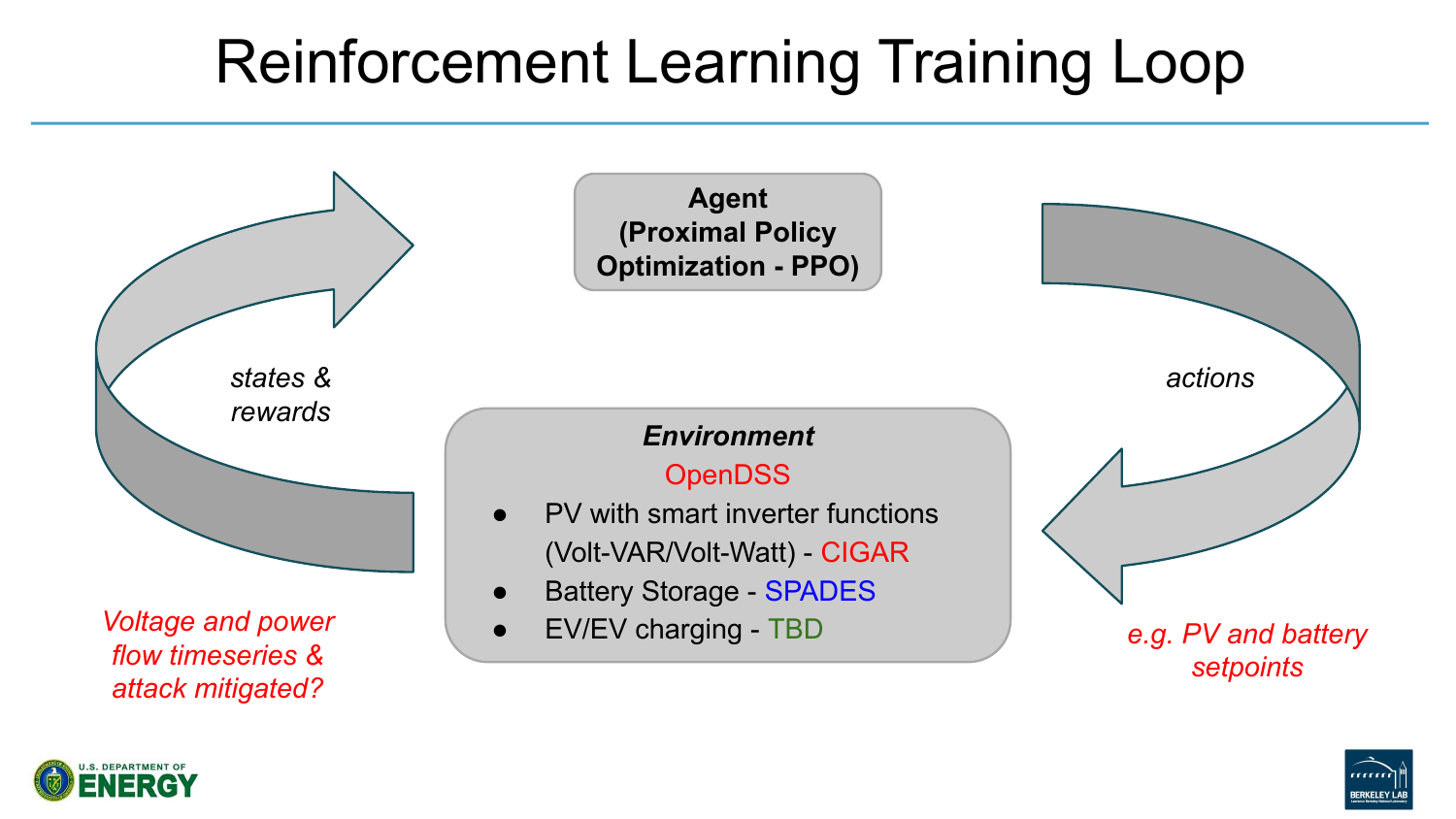

### Supervisory Parameter Adjustment for Distribution Energy Storage - SPADES



- **Total Value of Award:** \$3,209,749
	- \$3,000,000 DOE share
- **Sponsor:** Cybersecurity for Energy Delivery Systems (CEDS) program, CESER Office
- **Period of performance:** 01/01/20 12/31/2022
- **Goal:** Develop artificial intelligence to defend energy storage systems and the electric grid against cyber attacks on both the grid and storage devices themselves



### *Performers: Project Details:*

*Lead Institution*

# **America's Electric Cooperatives**



SIEMENS

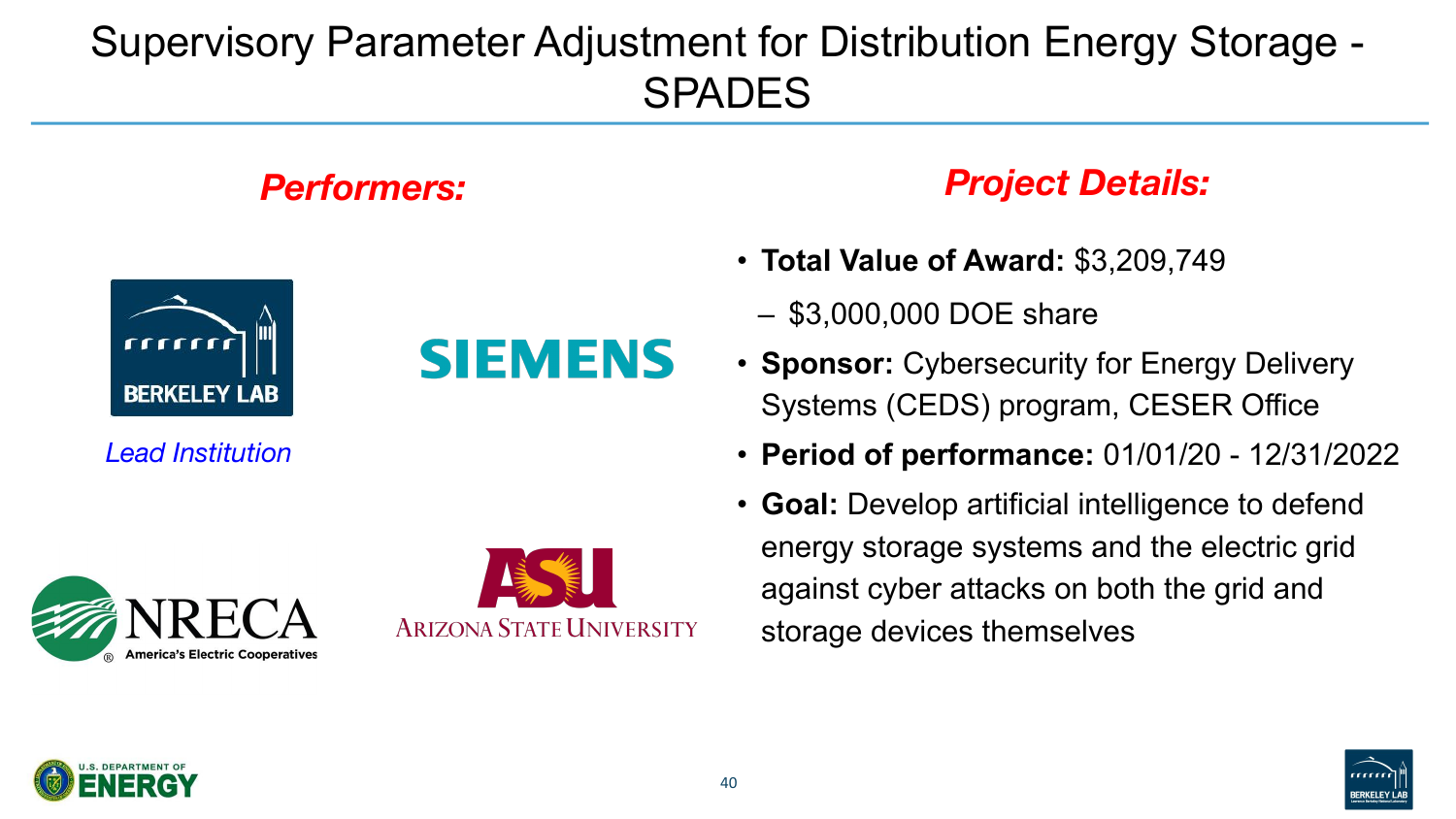

- **LBNL:** Project management, feedback control modeling, AI algorithm development, software design, OMF integration
- **Siemens:** Red team
- **• ASU:** Grid modeling, software design
- **• NRECA:** OMF integration
- **Project Tasks:**
	- **–** Task 1: Feedback control modeling
	- **–** Task 2: Algorithm development
	- **–** Task 3: Red team experiments
	- Task 4: OMF



### *Performers: Roles and Tasks:*

*Lead Institution*

# **America's Electric Cooperatives**



**SIEMENS** 



### Supervisory Parameter Adjustment for Distribution Energy Storage - SPADES

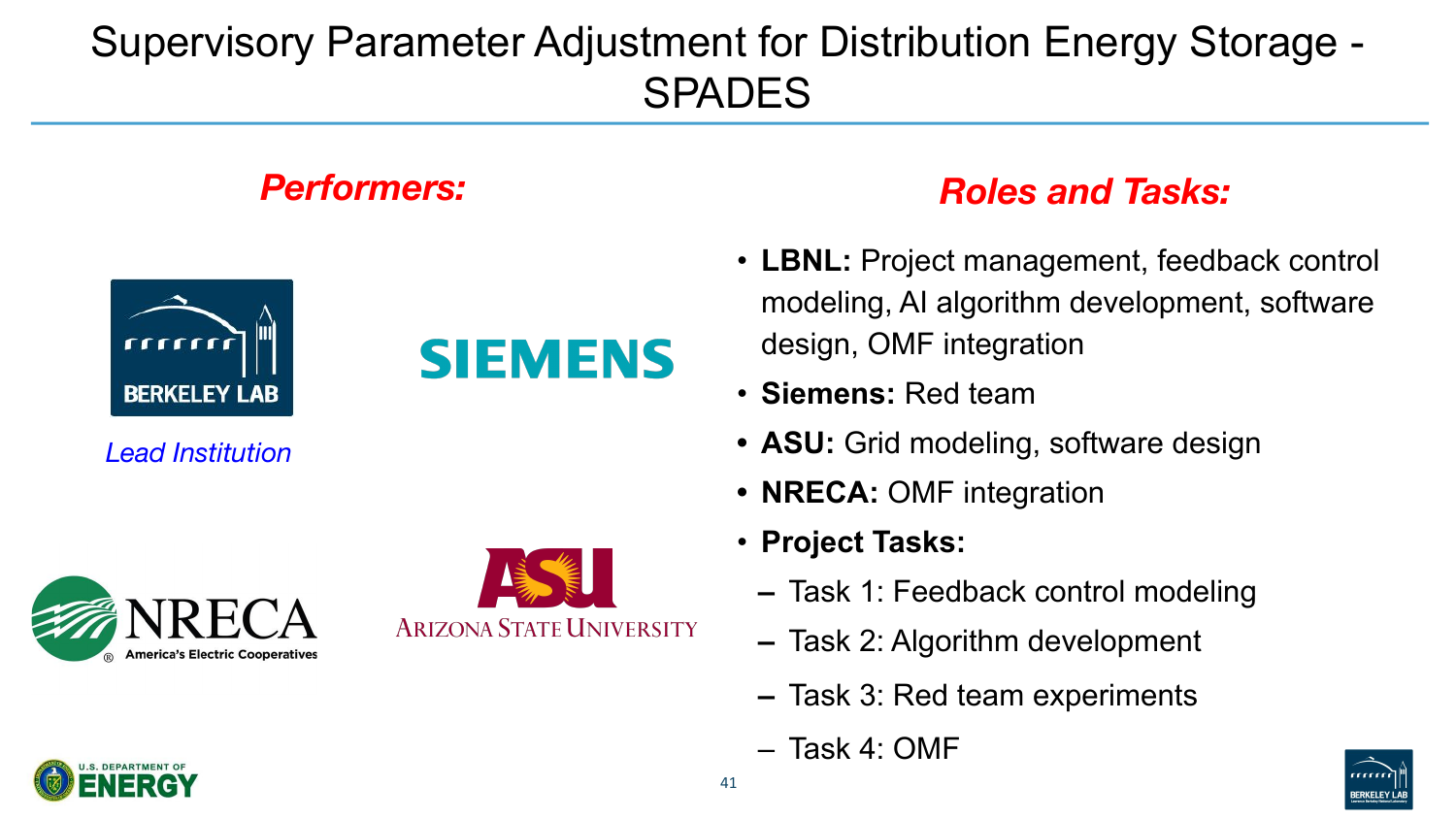

# Thank you!



# *Thanks to all CIGAR team members and our sponsors at CEDS!*

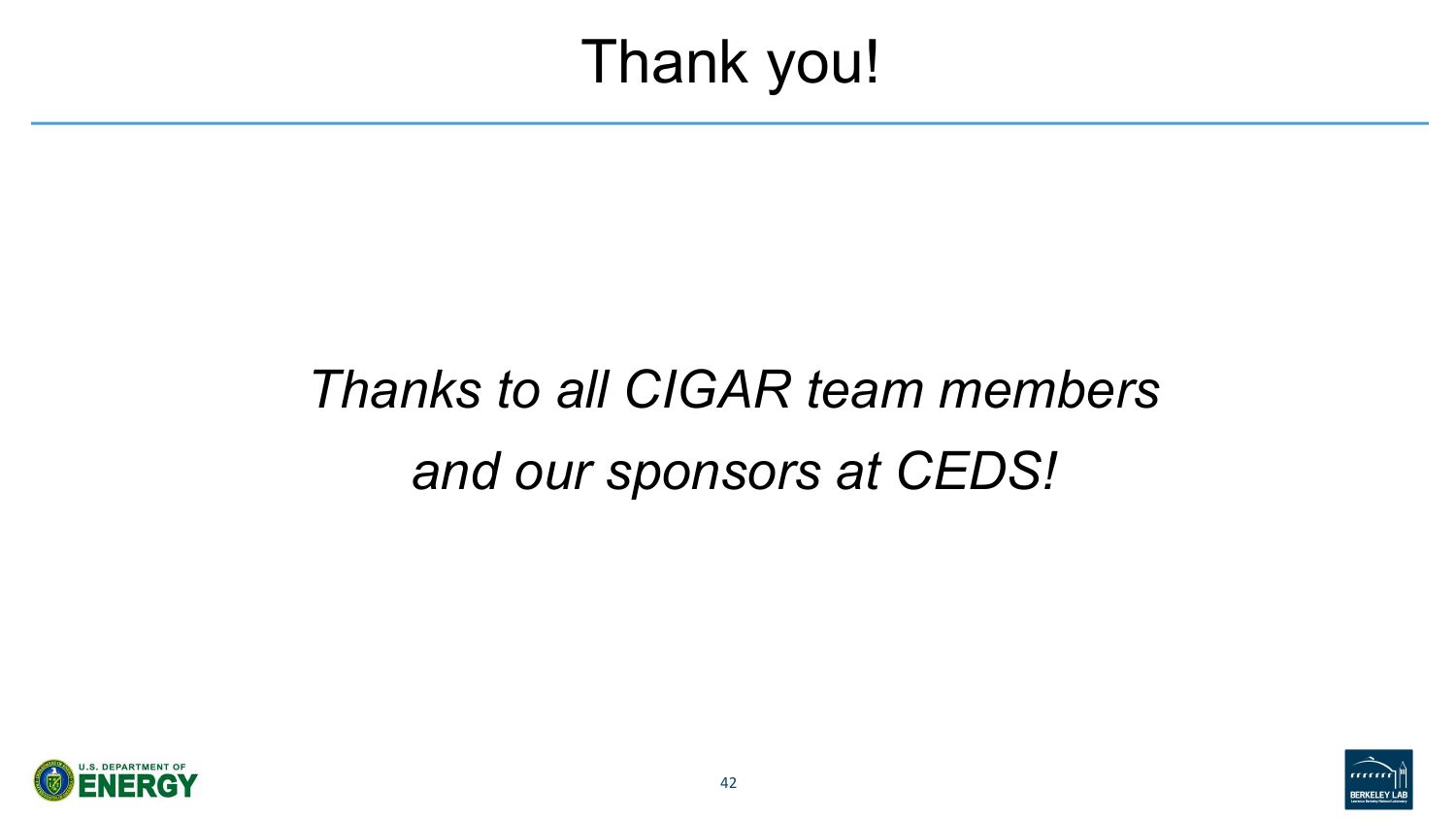

## Questions/Discussion